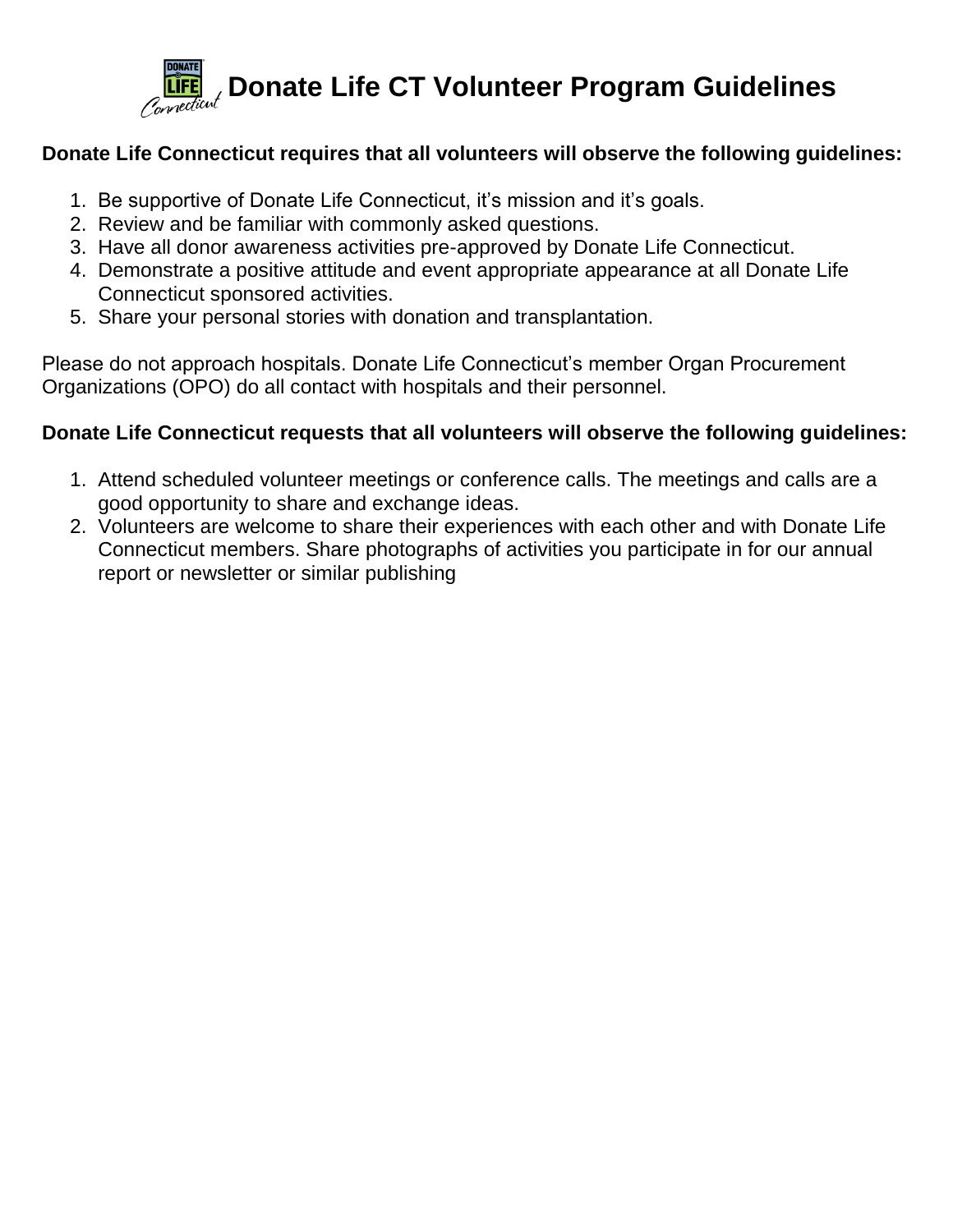# **Donate Life CT Volunteer Activities**

Donate Life Connecticut is thankful and appreciative of your dedication and desire to help educate Connecticut residents about the importance of organ and tissue donation. By sharing your personal donation stories, dispelling myths and enforcing truths about donation – together we work towards registering all residents as organ and tissue donors. Increasing the number of registered donors will save the lives of the thousands of people waiting for a second chance at life.

Numerous opportunities are presented to Donate Life Connecticut volunteers including:

- Public Speaking: Raising awareness at schools, churches, temples, hospitals, civic groups, etc.
- Health & Town Fairs: Staffing information tables at fairs, businesses, schools, blood drives, walks, etc.
- Distribute Materials: Provide your community with Donate Life Connecticut brochures and donor registration cards
- Media: Participating in interviews with local media, writing letters to the editor, and contacting local media outlets to promote use of public service advertising on organ and tissue donation.
- Special Projects: Participating in annual events, such as Donate Life Month, National Donor Awareness Day, National Donor Sabbath and working to decrease racial disparities in the donation community.

Donate Life Connecticut volunteers are also encouraged to find opportunities in their communities to offer donation information and registration; including, but not limited to High Schools, Colleges, Churches, Civic Organizations. Please share your ideas and suggestions with the Program Coordinator. All ideas are welcome! Donate Life Connecticut provides public education materials such as brochures, donor cards, handouts, and table displays as appropriate for all events.



# **1. Is it appropriate to share my personal experience with donation in the public?**

Definitely! Please use your personal experience to educate Connecticut about the importance of organ and tissue donation, dispel common myths, and encourage others to join the Donor Registry!

**2. Do I need to have a personal experience with donation or transplantation to be a volunteer?** Donate Life Connecticut welcomes anyone who believes organ and tissue donation is important to help us educate Connecticut!

## **3. My time is limited, but I would still like to help out. Can I still be considered a volunteer?**

We appreciate any time you can donate to help us promote donation. There are many levels of participation with the Donate Life Connecticut Volunteer Program; working at Donor Designation Stations tables at public events and walks, speaking to civic, educational, etc groups, letter writing, etc. All volunteers are emailed about upcoming volunteer events and programs and can participate as their schedule allows.

### **4. Are Donate Life Connecticut volunteer meetings also support groups?**

No, volunteer meetings are held to discuss donor awareness events and projects. We can refer people to support groups.

### **5. Do you share my contact information?**

No, Donate Life Connecticut does not share your personal information with other volunteers or outside organizations without your permission. Your contact information is only shared with Donate Life Connecticut's Board of Directors, if needed.

# **6. When can I get started?**

Now! Every time you share your experiences with donation and transplantation you are inspiring others to save lives by joining the Connecticut Donor Registry!